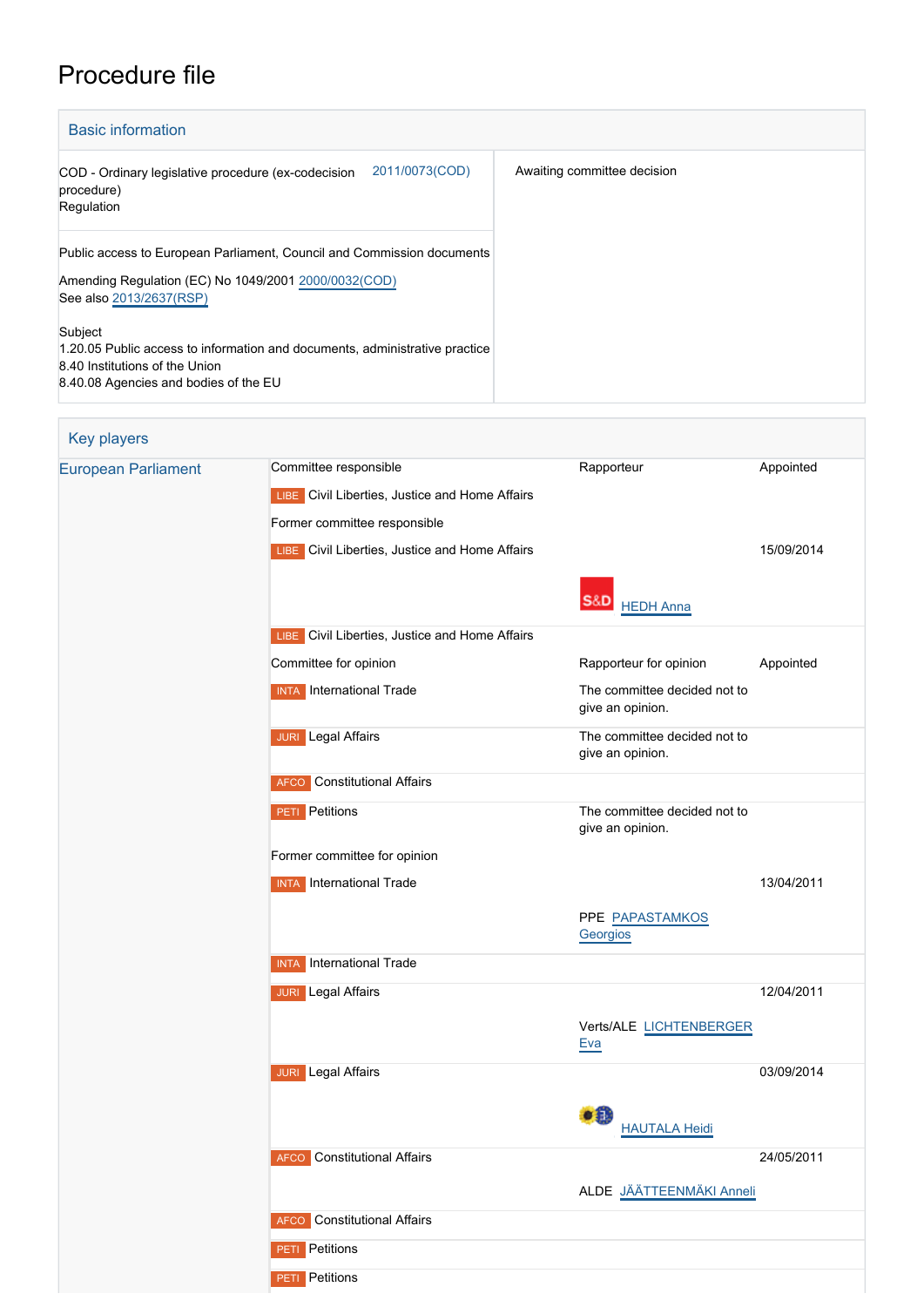## [Council of the European Union](http://www.consilium.europa.eu) [European Commission](http://ec.europa.eu/) Commission DG

[Secretariat-General](http://ec.europa.eu/info/departments/secretariat-general_en)

Commissioner

BARROSO José Manuel

| <b>Key events</b> |                                                            |  |
|-------------------|------------------------------------------------------------|--|
| 05/04/2011        | Committee referral announced in<br>Parliament, 1st reading |  |

| <b>Technical information</b> |                                                                                 |
|------------------------------|---------------------------------------------------------------------------------|
| Procedure reference          | 2011/0073(COD)                                                                  |
| Procedure type               | COD - Ordinary legislative procedure (ex-codecision procedure)                  |
| Procedure subtype            | Legislation                                                                     |
| Legislative instrument       | Regulation                                                                      |
|                              | Amending Regulation (EC) No 1049/2001 2000/0032(COD)<br>See also 2013/2637(RSP) |
|                              |                                                                                 |
| Legal basis                  | Treaty on the Functioning of the EU TFEU 015-p3                                 |
| Stage reached in procedure   | Awaiting committee decision                                                     |
| Committee dossier            | LIBE/9/00030                                                                    |

| Documentation gateway  |  |               |            |     |         |
|------------------------|--|---------------|------------|-----|---------|
| Legislative proposal   |  | COM(2011)0137 | 21/03/2011 | EC. | Summary |
|                        |  |               |            |     |         |
| Additional information |  |               |            |     |         |
| European Commission    |  | EUR-Lex       |            |     |         |

## Public access to European Parliament, Council and Commission documents

PURPOSE: to amend Regulation (EC) n° 1049/2001 regarding public access to European Parliament, Council and Commission documents with the aim of extending its institutional scope.

PROPOSED ACT: Regulation of the European Parliament and of the Council.

BACKGROUND: the Commission submitted a [proposal for recasting Regulation \(EC\) No 1049/20](http://www.europarl.europa.eu/oeil/FindByProcnum.do?lang=en&procnum=COD/2008/0090)01 on 30 April 2008. The European Parliament voted a report containing a number of amendments, but decided not to take a vote on the accompanying legislative resolution. As a result, there is no position of the European Parliament at first reading.

Following the European elections of June 2009, the newly elected Parliament resumed its work on the legislative proposal. An amended draft report was circulated within the European Parliament in May 2010. The Constitutional Affairs Committee and the Petitions Committee of the European Parliament have delivered their opinions on the proposal of the Commission on 30 November and 1 December 2010, respectively. The Civil Liberties Committee has not yet adopted a draft report. No date has been set for the adoption of the position of the European Parliament at first reading.

The present Regulation only directly applies to the European Parliament, the Council, and the Commission. Following the entry into force of the Treaty of Lisbon, the legal base for public access to documents is now Article 15(3) TFEU. This new provision extends the public right of access to documents of all the Union institutions, bodies, offices and agencies. The Court of Justice, the European Central Bank and the European Investment Bank are subject to this provision only when exercising their administrative tasks.

With a view to taking into account this extension of the institutional scope of the public right of access, the Commission has included its proposal of 30 April 2008 for a recasting of Regulation (EC) No 1049/2001 in its [Communication on the consequences of the entry into force of](http://www.eur-lex.europa.eu/LexUriServ/LexUriServ.do?uri=COM:2009:0665:FIN:EN:PDF) [the Treaty of Lisbon](http://www.eur-lex.europa.eu/LexUriServ/LexUriServ.do?uri=COM:2009:0665:FIN:EN:PDF)for ongoing interinstitutional decision-making procedures. The co-legislators could, therefore, integrate this adjustment to the new Treaty in the course of the current ordinary legislative procedure.

More than one year after the entry into force of the Treaty of Lisbon, there is still no perspective for the adoption of a new Regulation regarding public access to documents that will replace Regulation (EC) No 1049/2001. The discussions in the European Parliament and the Council have shown strongly diverging views about amending the Regulation.

IMPACT ASSESSMENT: the Commission has not carried out an impact analysis.